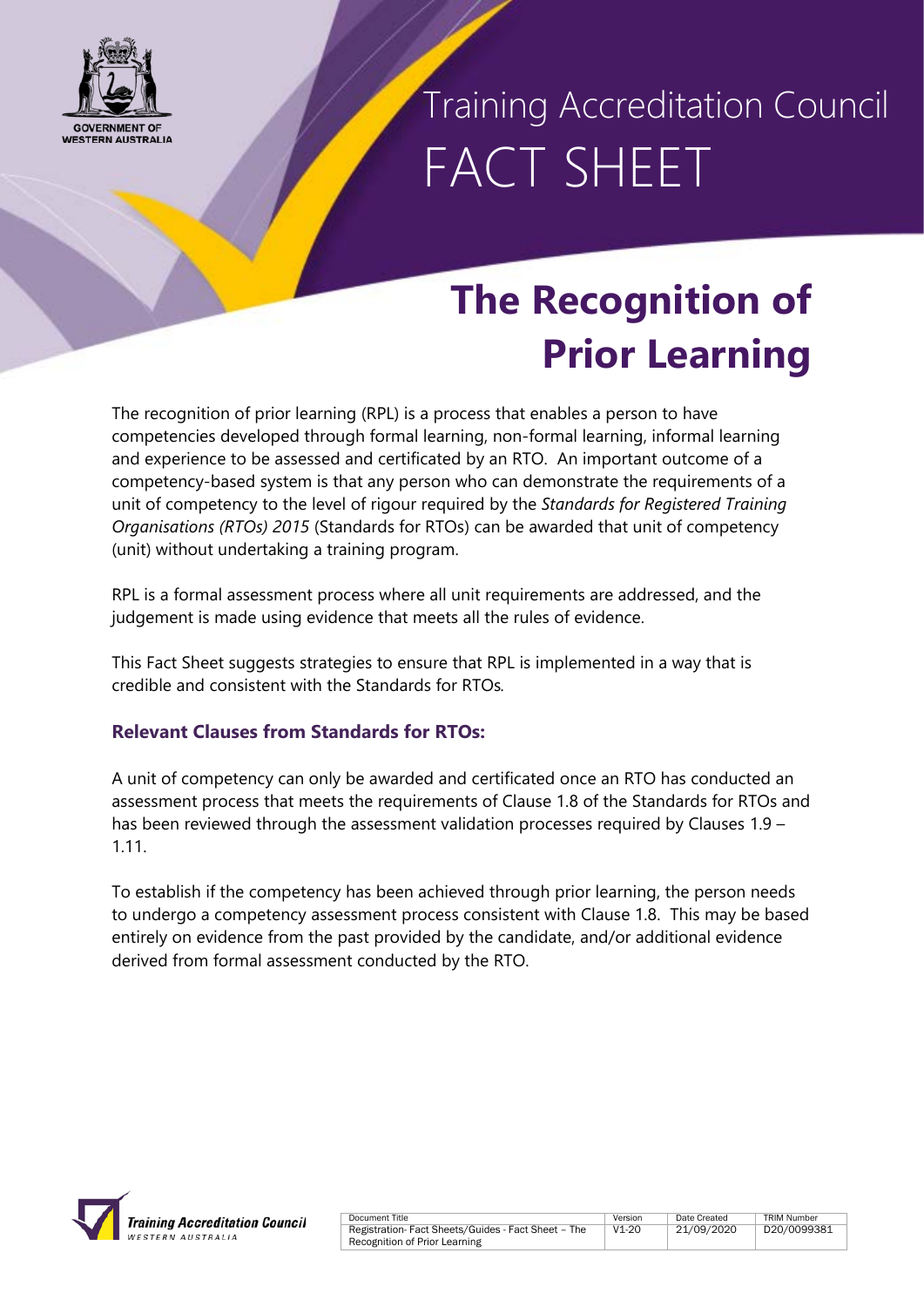### **The first step – Are there grounds for the applicant to undertake the RPL pathway?**

When a learner applies for RPL the RTO first needs to determine if there are grounds to allow the applicant to undertake the RPL pathway. The applicant needs to provide sufficient evidence to enable that decision to be made. This evidence may be from any source and may be derived from formal learning (leading to an AQF qualification), non-formal learning (not leading to an AQF qualification) and/or informal learning (such as workplace experience, hobbies or leisure activities). As this evidence is being used to determine if RPL is the appropriate pathway and is not yet being used to determine competence, it does not need to meet the rules of evidence.

The mere possession of this evidence does not signify the applicant's competence but may be sufficient to persuade the RTO that the RPL pathway is appropriate. Once it has been decided to offer RPL, a comprehensive assessment process needs to be conducted by the RTO. These assessments must comply fully with all the requirements of Clause 1.8, including the Principles of Assessment and the Rules of Evidence.

#### **Common issues**

Some RTOs have adopted a shortcut assessment approach and therefore the rules of evidence have been compromised. For example, they might accept documented past evidence provided by the candidate that may not truly reflect on their own performance (authenticity), it may only reflect their previous performance (currency), it may not be a meaningful match to the unit requirements (validity), or there may not be enough credible evidence to make a competency decision (sufficiency).

Evidence provided by the candidate must be closely scrutinised to ensure that all the requirements of Clause 1.8 have been met. If this can be assured, then the evidence provided by the candidate can be used to make the assessment decision.

Other RTOs simply map the content of previous training courses onto the requirements of the unit applied for. This might reveal previous training experiences, but it is not an indicator of previous training outcomes, nor does it provide an assurance of currency. This mapping may be useful, but must be supplemented with evidence of the outcomes of that training and of current competence.

Finally, RTOs do not always acknowledge that undertaking RPL is a challenge for the candidate as they are usually unfamiliar with the RTO, the VET sector and competency standards. RPL applicants need additional support so they can be assessed fairly.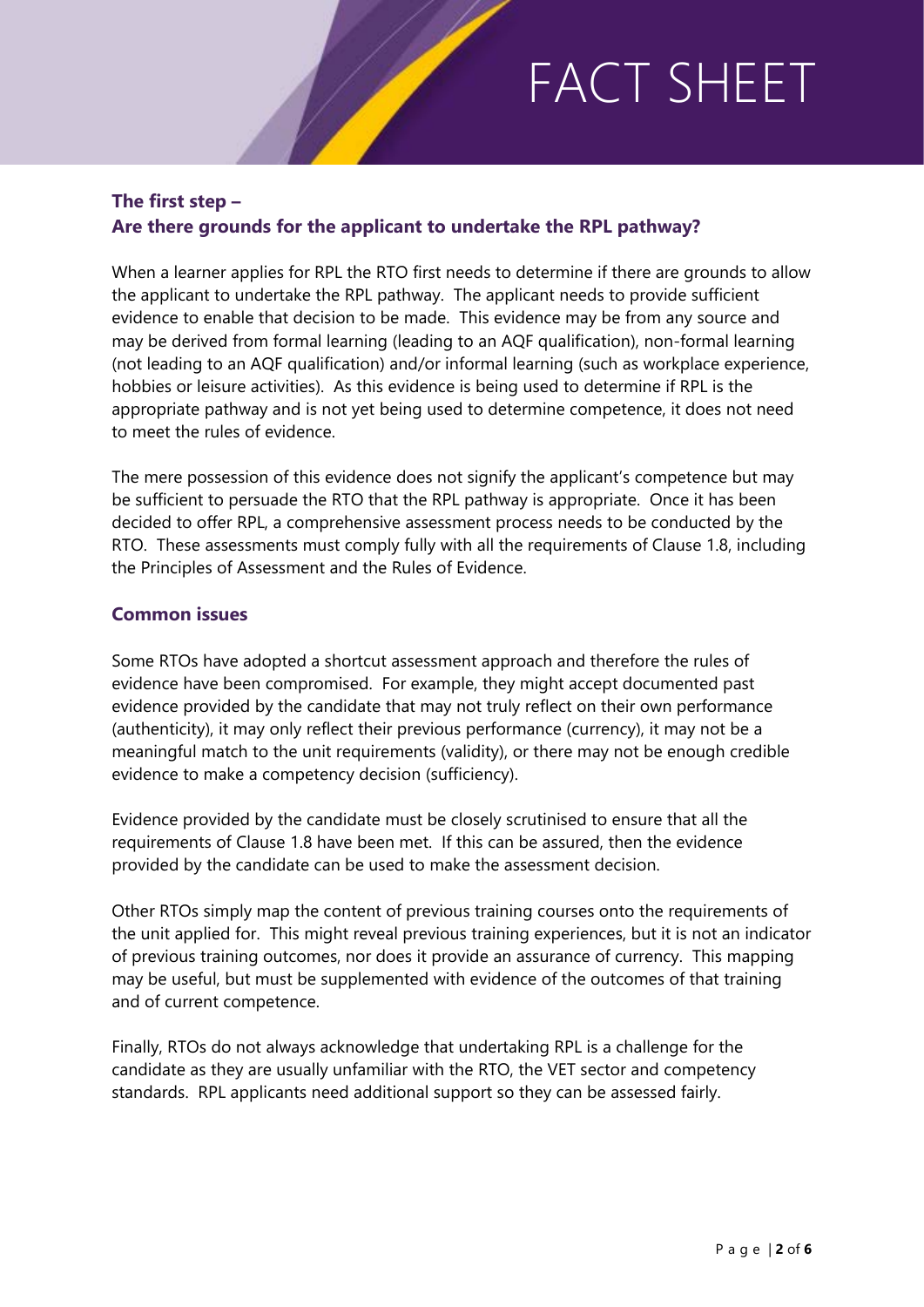#### **What does a typical RPL process look like?**

- 1. Before you offer RPL to an individual you need to establish that they are likely to be ready for RPL. This can be achieved by asking the applicant to conduct a self-assessment of their skills and knowledge relevant to the unit(s) using a guide provided by the RTO. You will need to use the evidence they have gathered from their past and if necessary conduct an interview to decide whether to go ahead with the full assessment process or advise them to undertake the training. If they are to go ahead with RPL, then they will now need to gather a comprehensive portfolio of documented evidence mapped to each of the unit's requirements. As this task will be unfamiliar to them, you will need to provide guidance and forms to assist them to undertake this process.
- 2. Once they have prepared their portfolio of evidence, you need to review each item of evidence provided by the candidate to determine if it meets each of the rules of evidence and can contribute to the judgement of competence (see example form on page 5). You may need to conduct an interview with the individual or contact employers for thirdparty reports to ensure that the evidence is authentic, current, valid and sufficient. If the evidence meets those requirements then you can make the assessment decision and the candidate would not need to undertake any further assessment. Your decision needs to be fully documented relating the evidence provided to the unit requirements.
- 3. If any of the evidence provided by the candidate does not meet all the rules of evidence, then you will need to implement formal assessment tools and processes to address any gaps, keeping in mind that the candidate has not had the benefit of being immersed in your RTO during the training phase, so they may need some additional assistance and support to understand the requirements.

You will have already constructed assessment tools for the unit when you included the units on your scope of registration, so you do not need to invent any new ones, all you need to develop is a means to administer those assessments to a person who has not undertaken the training component. Through your own assessment process you must be able to verify that every aspect of each competency is being demonstrated in a manner that meets the rules of evidence. Since the candidate is using validated assessment tools, the evidence will be valid, current, and authentic.

- 4. Once you have established that the applicant has demonstrated all the competency requirements, you can award the unit of competency, a statement of attainment or qualification. The combination of evidence from the past together with any necessary new evidence gathered through your assessment processes will meet the requirements of the rules of evidence of validity, authenticity, sufficiency and currency.
- 5. Make sure you keep full documentation of the process and the outcomes for validation, appeals and for audit compliance purposes.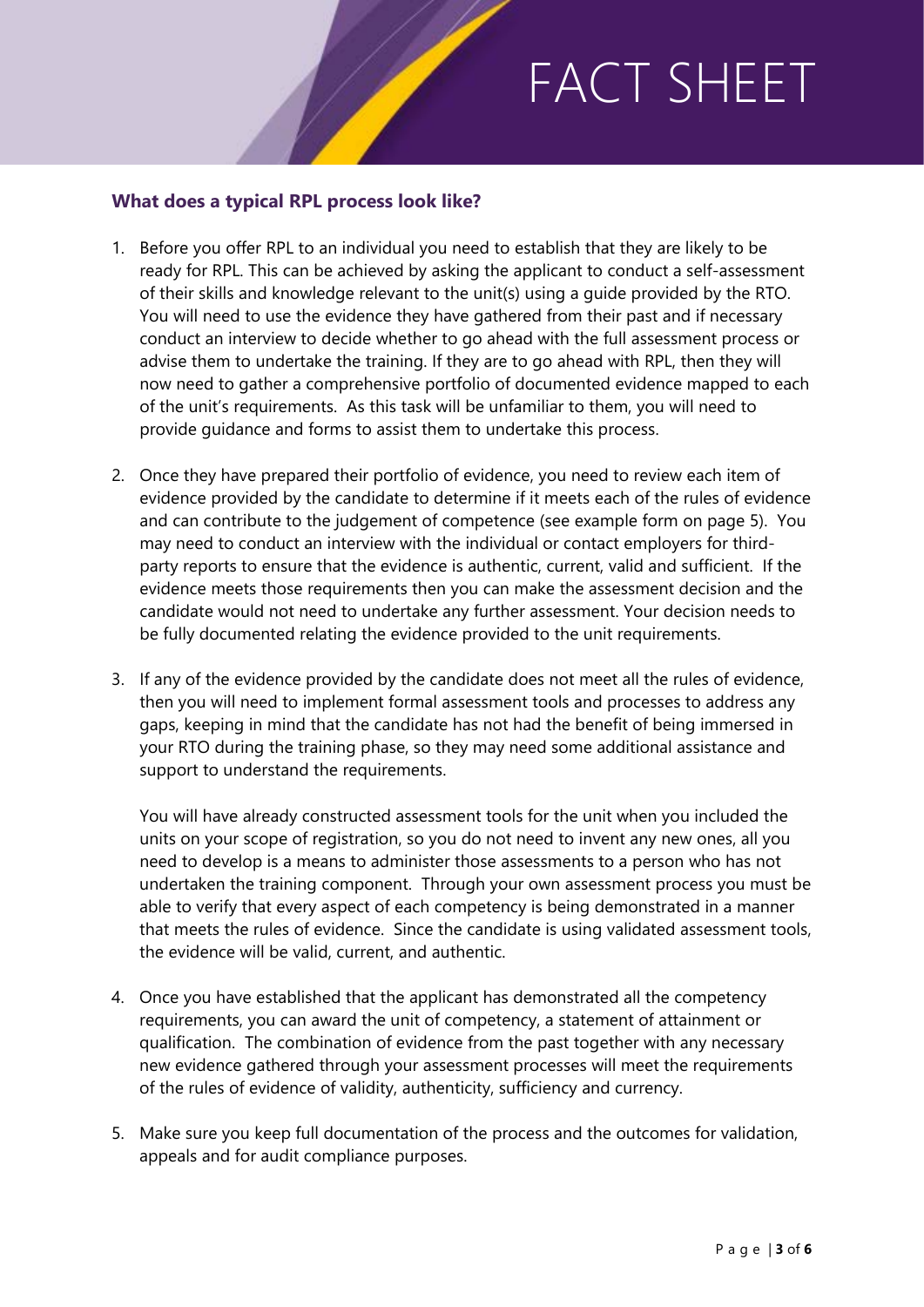Should you find that the candidate does not demonstrate all the qualities required for competency, then you can offer supplementary training and later, re-assessment.

#### **Demonstrating compliance**

In consideration of Clauses 1.8 - 1.12 the auditor will be looking for evidence of the following:

- 1. Strategies to inform individual learners of the availability of RPL and how to apply for RPL, and the costs and time involved;
- 2. Strategies to support applicants undertaking the RPL process, including: information to guide them through the application process; interpreting the unit requirements; identifying potential past evidence; understanding the need to meet the rules of evidence; gathering and presenting evidence for RPL; possible formal assessment processes; and the possible outcomes of the RPL process;
- 3. Strategies to ensure that the RPL assessment process meets all the principles of assessment and all the rules of evidence, and is conducted by suitably qualified assessors;
- 4. Evidence of how the RPL processes will be (or have been) validated pre-use and post-use; and
- 5. Examples of individual RPL assessment records from initial contact to final outcome, including details of the RPL assessment processes followed, assessment outcomes, and any complaints or appeals associated with the RPL process.

Internal and external audits of an RTO would address all of the above. For initial registration the focus would be on items 1 - 4.

#### **Postscript:**

It is no accident that Clause 1.8 of the Standards for RTOs makes explicit reference to assessment for RPL. This reminds us that RPL is fundamentally a process through which we assess the competencies of the applicant and can award a statement of attainment for the unit.

RPL is a process that sits within the general area of 'recognition' which also includes credit (Clause 3.5). However, as credit is a very different process, credit and RPL should not be addressed together within RTO documentation such as marketing material, the Student Handbook or RTO policies and procedures.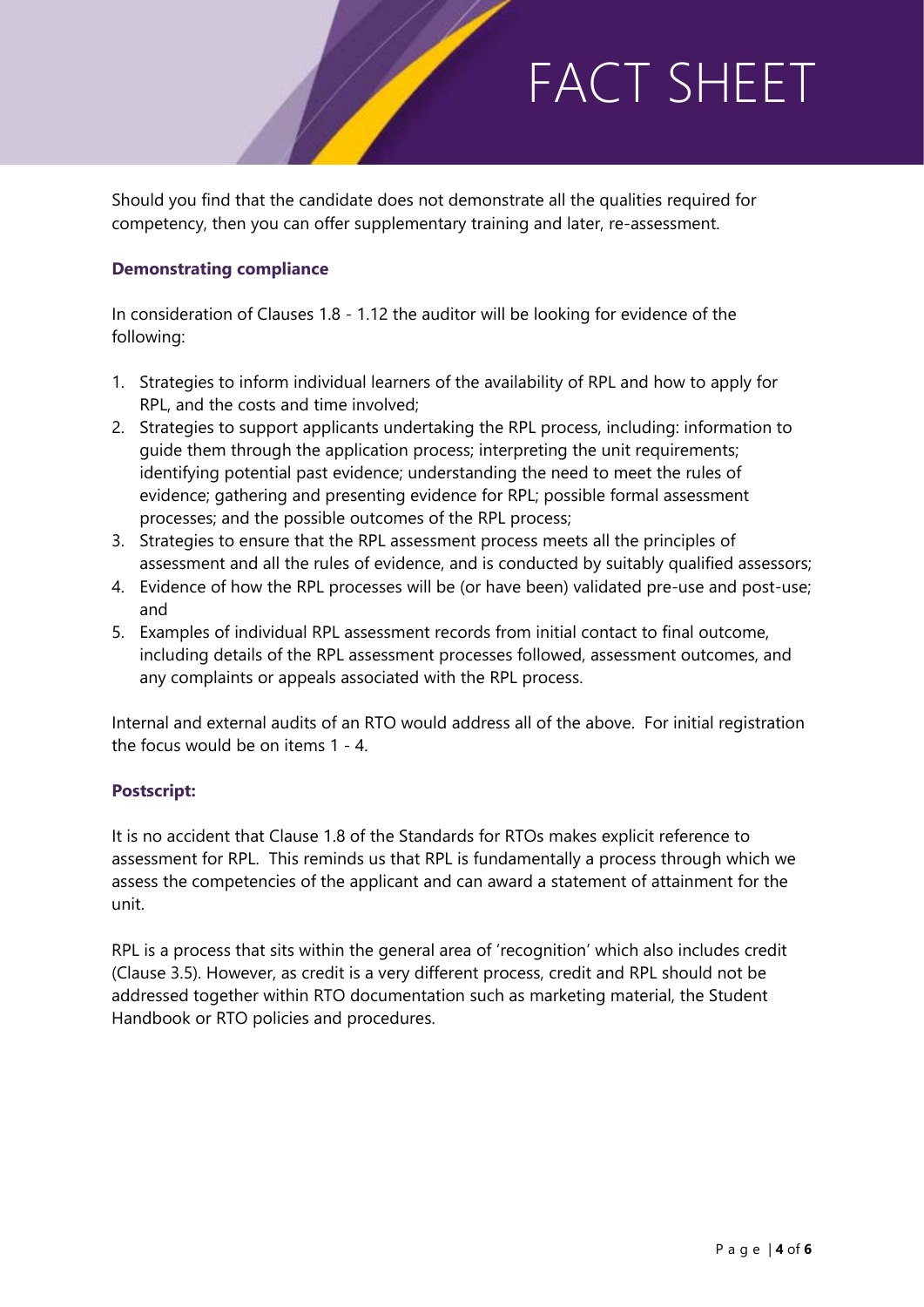### **Example form to record RPL evidence and to make the assessment judgement**

| RECORD OF RPL EVIDENCE AND ASSESSMENT JUDGEMENT                                                         |                          |                            |        |   |                              |   |                           |
|---------------------------------------------------------------------------------------------------------|--------------------------|----------------------------|--------|---|------------------------------|---|---------------------------|
| Name of learner:                                                                                        | <b>Contact number:</b>   |                            |        |   |                              |   |                           |
| Unit applied for:                                                                                       |                          |                            |        |   |                              |   |                           |
| Date of application:                                                                                    |                          |                            |        |   |                              |   |                           |
| <b>RPL assessor:</b>                                                                                    | <b>Contact number:</b>   |                            |        |   |                              |   |                           |
|                                                                                                         | <b>Rules of evidence</b> |                            |        |   |                              |   |                           |
| Unit requirement                                                                                        | Learner evidence         | <b>RTO evidence</b>        |        |   |                              |   |                           |
| List all requirements                                                                                   | Location in source       | Assessment tool            | v<br>✓ | A | $\mathbf c$                  | S | √/×                       |
| 1 Conduct pre-                                                                                          | A: pages 3-4             |                            |        |   | $\overline{\mathbf{f}}$<br>✓ |   |                           |
| operational checks                                                                                      | $e:$ para $2$            | Practical<br>demonstration |        |   |                              |   |                           |
|                                                                                                         | B                        |                            | ✓      | ✓ | ✓                            | ✓ | ✓                         |
| 2 Utilise equipment                                                                                     |                          | Not required               |        |   |                              |   |                           |
|                                                                                                         |                          |                            | ✓      |   |                              |   | ✓                         |
| <b>KE1 Safety rules</b><br>Knowledge test item 3                                                        |                          |                            |        |   |                              |   | $\mathcal{U} \mathcal{A}$ |
| Pre-requisite(s) completed?                                                                             |                          |                            |        |   |                              |   |                           |
| Assessment judgment: C / NYC<br>RTO assessor signature:<br>Date:                                        |                          |                            |        |   |                              |   |                           |
|                                                                                                         |                          |                            |        |   |                              |   |                           |
| <b>Key:</b> V: Validity; A: Authenticity; C: Currency; S: Sufficiency; $\checkmark$ x: demonstrated/not |                          |                            |        |   |                              |   |                           |
| demonstrated, ? more evidence required.                                                                 |                          |                            |        |   |                              |   |                           |
|                                                                                                         |                          |                            |        |   |                              |   |                           |
| Unit requirements to include all elements of competency, any foundation skills (FS), all performance    |                          |                            |        |   |                              |   |                           |
| evidence (PE) and all items of knowledge evidence (KE).                                                 |                          |                            |        |   |                              |   |                           |
|                                                                                                         |                          |                            |        |   |                              |   |                           |
| <b>Prerequisites required</b> (list code and title): $\mathcal{U}\ll$                                   |                          |                            |        |   |                              |   |                           |
| <b>Evidence sources provided by learner:</b>                                                            |                          |                            |        |   |                              |   |                           |
| А:<br>Completed start-up log                                                                            |                          |                            |        |   |                              |   |                           |
| B:<br>Video of equipment use                                                                            |                          |                            |        |   |                              |   |                           |
| C:                                                                                                      |                          |                            |        |   |                              |   |                           |
| Employer reference                                                                                      |                          |                            |        |   |                              |   |                           |
| D:                                                                                                      |                          |                            |        |   |                              |   |                           |

#### **Assessment tools administered by RTO:**

- Practical demonstration
- $\square$  Workplace observation<br>  $\square$  Knowledge assessment
- Knowledge assessment